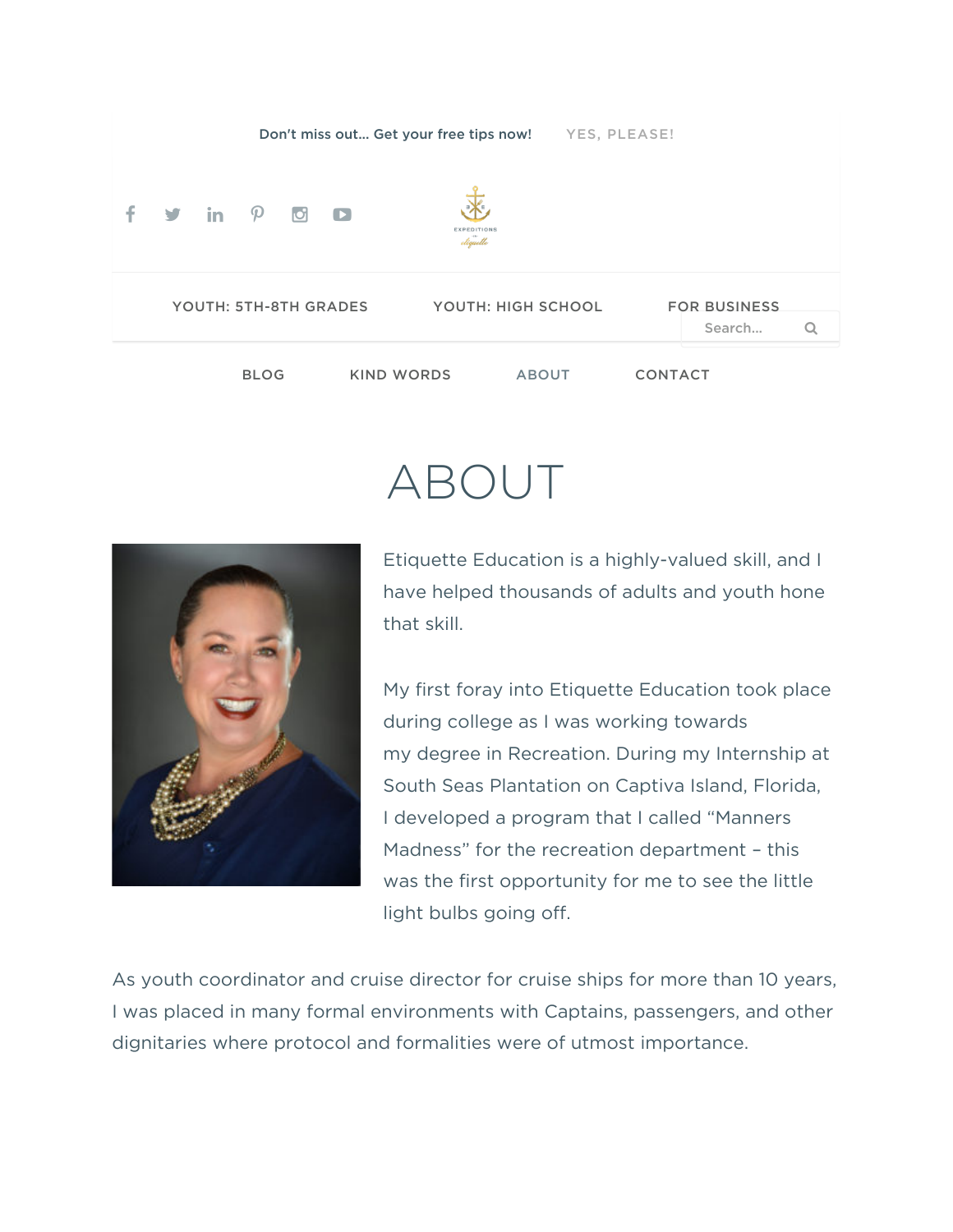## Don't miss out... Get your free tips now! YES, PLEASE! who taught me so much about the history and the "why" behind the rules of etiquette. Ray and I hosted fun and entertaining programs for passengers called, "Table Manners and Party How To's."

Since 2001, my husband Ricardo and I have been privileged to work with thousands of business professionals, adults, and students. We specialize in teaching manners, etiquette, and social skills with a fun, fresh and modern approach.

Providing this service is not only our job, it is our passion!

## About Carey Sue

The Ponca City, Oklahoma native has provided etiquette and communications training for businesses, attorneys, doctors and organizations around the world – literally. For ten years, Carey Sue honed her teaching and manner skills with an international audience as Cruise Director for the Norwegian Cruise Line.

Vega has been featured in numerous radio and television shows and magazine articles, sharing her etiquette expertise. But don't expect this Miss Manners to be stuffy and uptight; Carey Sue is a "regular person" who has simply learned to use professionalism to her advantage. "Etiquette is not about being hoity-toity with your pinky in the air," says Vega. "No matter what situation you are in, having good conversational and social skills helps you feel comfortable and helps the people around you feel comfortable."

She is married to her cruise line sweetheart, Ricardo Vega. After years at sea, the two decided in 2000 to drop anchor in Oklahoma City, where Carey Sue